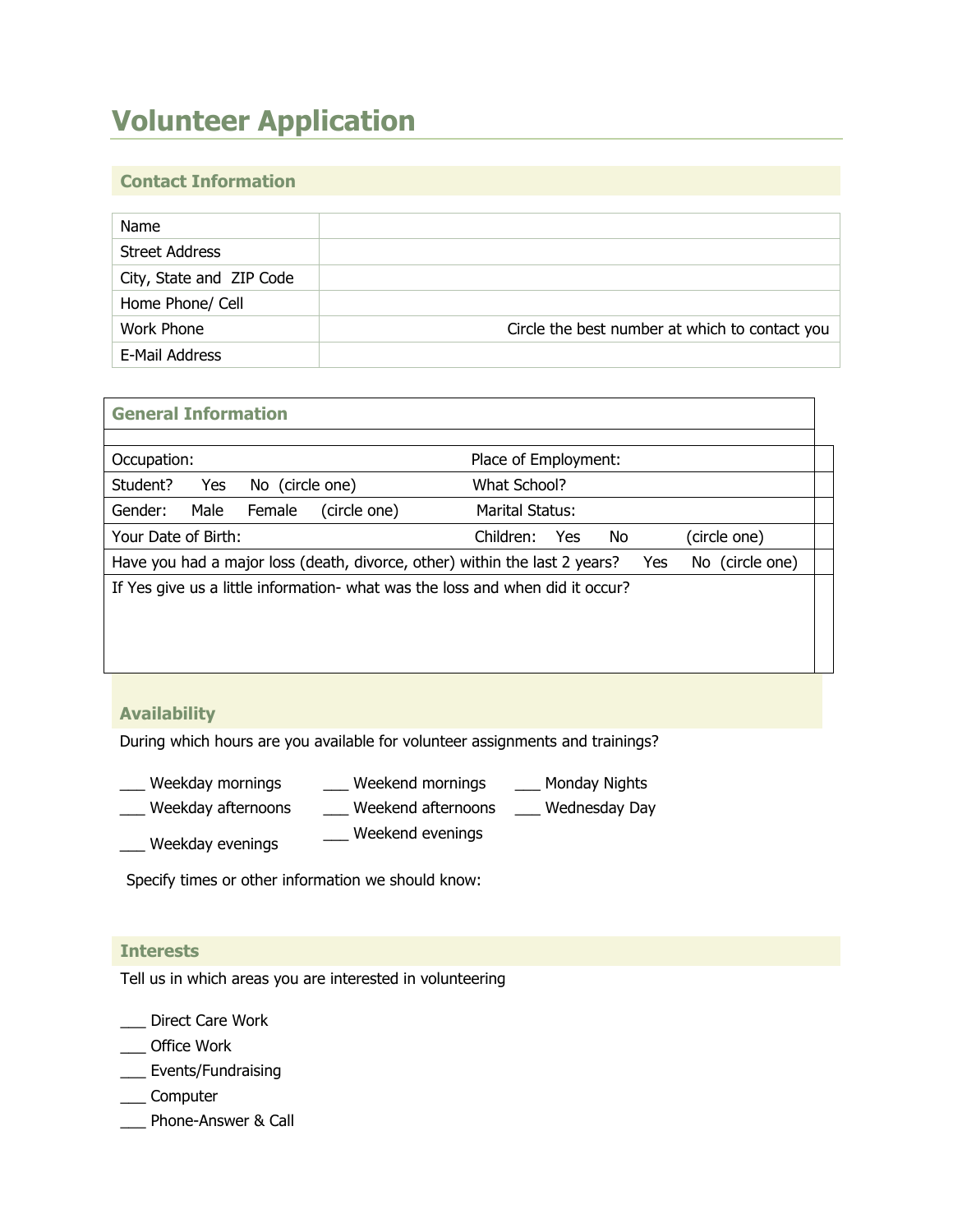- Newsletter production
- \_\_\_ Volunteer coordination
- \_\_\_ Website
- \_\_\_ Graphic Arts
- \_\_\_ Crafts

## **Special Skills or Qualifications**

Summarize special skills and qualifications you have acquired from employment, previous volunteer work, or through other activities, including hobbies or sports.

## **Previous Volunteer Experience**

Summarize your previous volunteer experience.

#### **Reference**

| Name                  |  |
|-----------------------|--|
| <b>Street Address</b> |  |
| City ST ZIP Code      |  |
| How Do You Know them? |  |
| Work Phone            |  |
| E-Mail Address        |  |